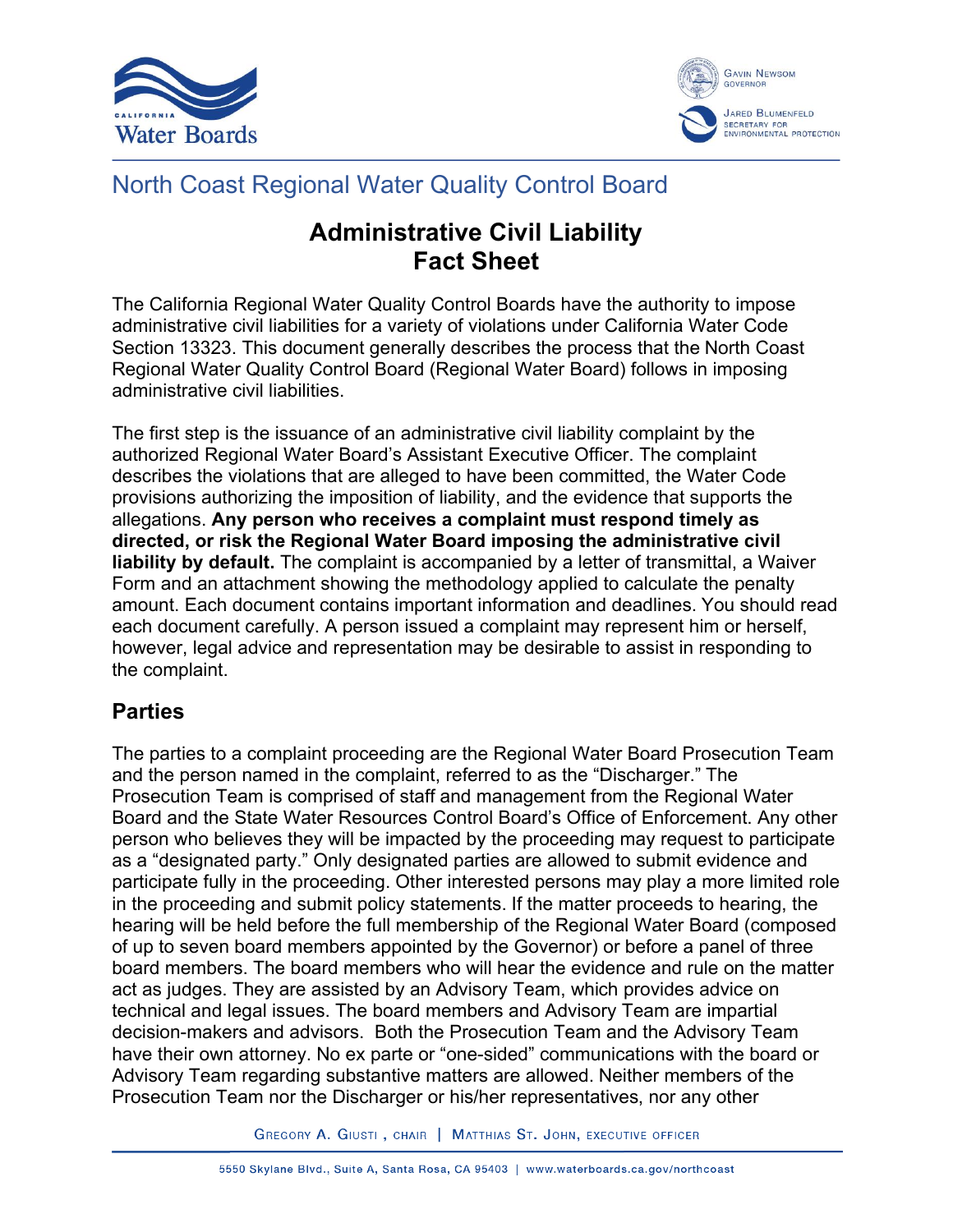designated party, are permitted to communicate with the board members or the Advisory Team about the complaint without the presence or knowledge of the other. This is explained in more detail in the Hearing Procedure document that will be circulated by the Advisory Team. The Hearing Procedure document will provide the specific procedures governing the administrative process relating to the complaint; to the extent that the Hearing Procedure document conflicts with any aspect of this Fact Sheet, the Hearing Procedure document shall control.

#### **Complaint Resolution options**

Once issued, a complaint can lead to (1) withdrawal of the complaint; (2) withdrawal and reissuance; (3) payment and waiver; (4) settlement; or (5) hearing. Each of these options is described below.

**Withdrawal:** May result if the Discharger provides information to the Prosecution Team that clearly demonstrates that a fundamental error exists in the information set forth in the complaint.

**Withdrawal and reissuance:** May result if the Prosecution Team becomes aware of an important flaw in the complaint that can be corrected.

**Payment and waiver:** May result when the Discharger elects to pay the amount of the complaint rather than to contest it. The Discharger makes a payment for the full amount and the matter is ended, subject to public comment. The Waiver document issued with the complaint also provides an option for the Discharger to waive his/her right to a hearing within 90 days of complaint issuance. The Discharger may waive this time requirement and still contest the complaint (See "Hearing" heading below).

**Settlement:** Results when the parties negotiate a resolution of the complaint. A settlement can include such things as a payment schedule, or a partial payment and suspension of the remainder pending implementation by the Discharger of identified projects. These projects include making improvements beyond those already required by law that will reduce the likelihood of a further violation or the implementation or funding of a Supplemental Environmental Project (SEP) or a Compliance Project. Qualifying criteria for SEPs and Compliance Projects are contained in the State Water Resources Control Board's (State Water Board) Enforcement Policy, and Supplemental Environmental Projects Policy, which are available at the State Water Board's website at: [http://www.waterboards.ca.gov/plans\\_policies/.](http://www.waterboards.ca.gov/plans_policies/) Settlements are generally subject to public notice and comment, and are conditioned upon approval by the Regional Water Board or its authorized staff. Settlements are typically memorialized by the adoption of an uncontested Administrative Civil Liability Order.

**Hearing**: if the matter proceeds to hearing, the parties will be allowed time to present evidence and testimony in support of their respective positions. The hearing must be held within 90 days of the issuance of the Complaint, unless the Discharger waives that requirement by signing and submitting the Waiver Form included in this package. However, although the Regional Water Board generally accepts any timely waiver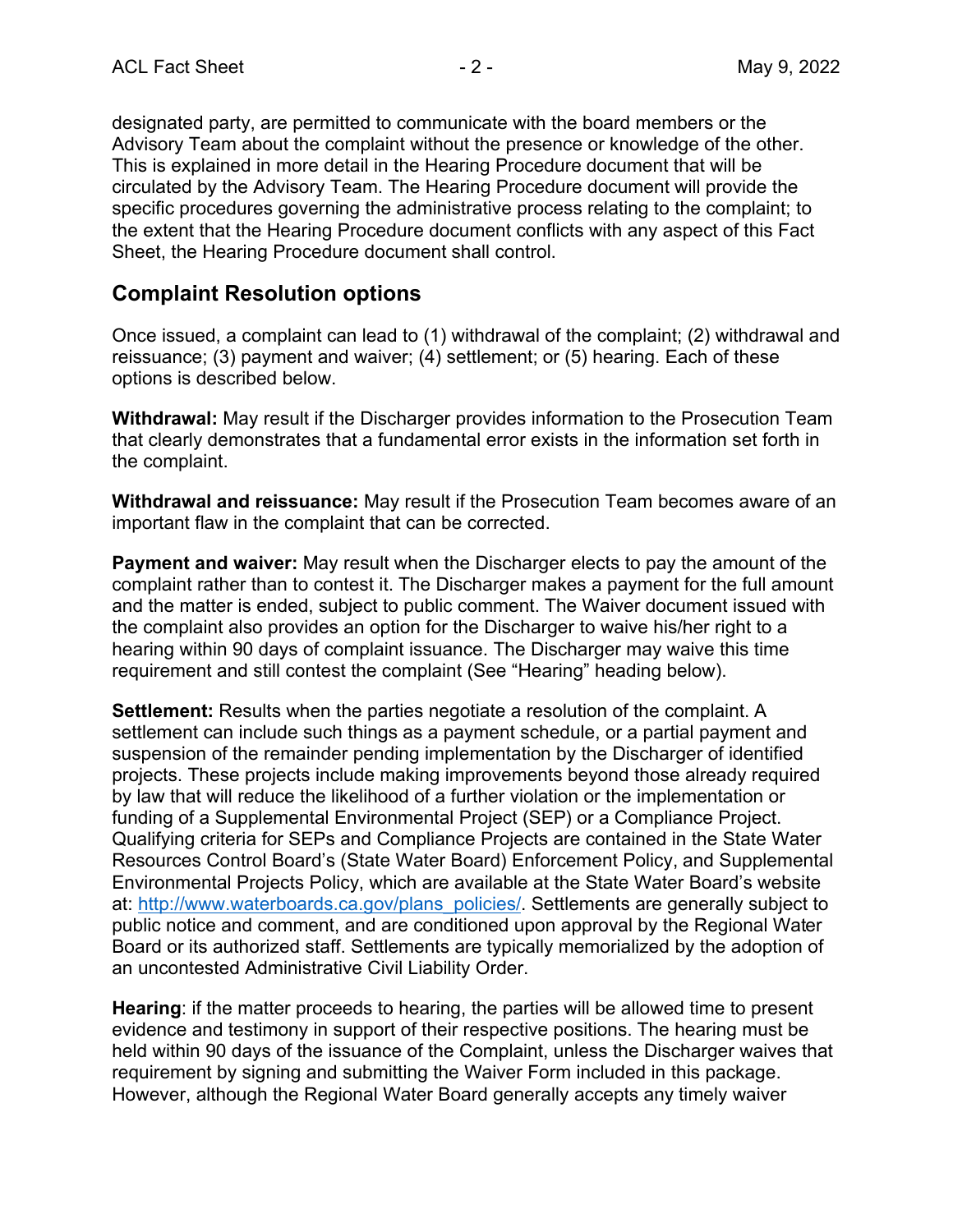submitted by the Discharger, the execution of the waiver does not preclude the Regional Water Board from proceeding to hearing on this matter within 90 days. The hearing will be conducted under rules set forth in the Hearing Procedure. In general, the hearing will be conducted as follows: the Prosecution Team will present its case, the Discharger and any other approved designated party will present their case(s), including evidence, testimony, and argument challenging the allegations. The parties may crossexamine each other's witnesses. Interested persons may provide policy statements, but generally may not submit evidence or testimony.

At the end of the presentations by the parties, the board members will deliberate to decide the outcome. The Advisory Team will circulate Draft Hearing Procedures that provide additional detail on the hearing process, including deadlines for evidentiary and document submissions, witness information and other pertinent dates and deadlines. Following review and comment by the Discharger and Prosecution Team, the Advisory Team will issue final Hearing Procedures that will apply to this proceeding. At the hearing, the Prosecution Team has the burden of proving the allegations and the board must find that the weight of the evidence supports the allegations to issue an order.

Following the hearing, the Regional Water Board may: 1) issue an order requiring payment of the full amount recommended in the complaint; 2) issue an order requiring payment of a reduced amount; 3) issue an order the payment of a higher amount, up to the statutory maximum for the violations; 4) decide not to impose an assessment; or 5) refer the matter to the Attorney General's Office for civil prosecution.

#### **Factors that must be considered by the Regional Water Board**

Except for Mandatory Minimum Penalties under Water Code Section 13385 (i) and (h), when determining a penalty amount the Regional Water Board is required to consider several factors specified in the Water Code, including: the nature, circumstance, extent, and gravity of the violation or violations, whether the discharge is susceptible to cleanup or abatement, the degree of toxicity of the discharge, and, with respect to the Discharger, the ability to pay, the effect on ability to continue in business, any voluntary cleanup efforts undertaken, any prior history of violations, the degree of culpability, economic benefit or savings, if any resulting from the violations, and other matters as justice may require (California Water Code Section 13327, 13385(e) and 13399). The State Water Board's Enforcement Policy provides direction on the consideration of these factors in calculating a penalty amount. (The Enforcement Policy is available for review and download at [https://www.waterboards.ca.gov/plans\\_policies/#policies](https://www.waterboards.ca.gov/plans_policies/#policies)). During the period provided to submit evidence (set forth in the Hearing Procedure) and at the hearing, the Discharger may submit information that it believes supports its position regarding the complaint. If the Discharger intends to present arguments about its ability to pay it must provide reliable documentation to establish that ability or inability.